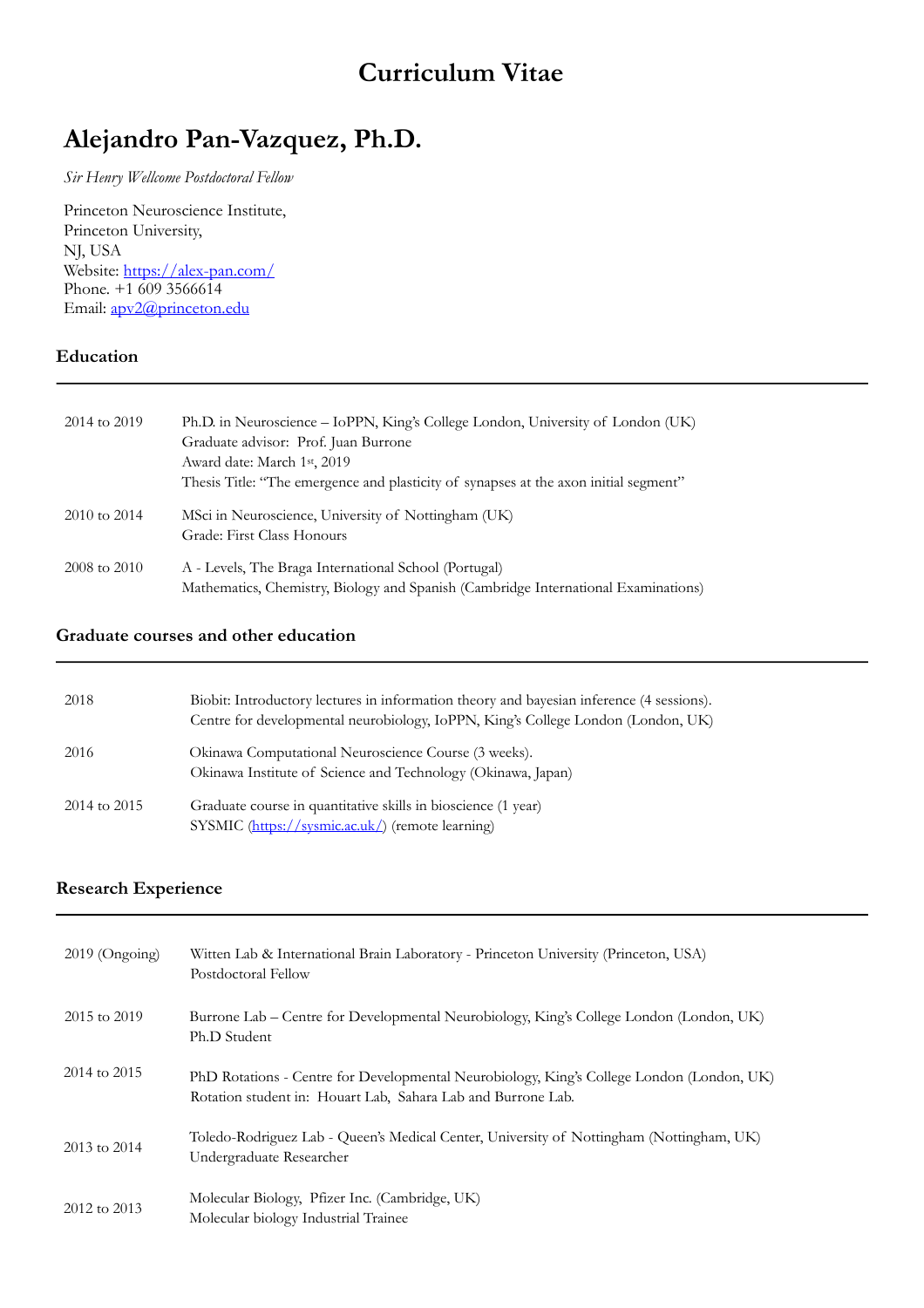#### **Teaching and mentoring**

| 2019 to 2022 | Supervision of Laura Haetzel (Research Assistant), Akhil Bandi (Research Assistant) and<br>Yoel Sanchez-Araujo (PhD student), Brenna McMannon (Research Assistant).<br>Princeton University, |
|--------------|----------------------------------------------------------------------------------------------------------------------------------------------------------------------------------------------|
| 2016 to 2018 | Teaching Assistant in Neuroanatomy for year 2 medical students (MBBS).<br>GKT School of Medicine, King's College London                                                                      |

#### **Grants & Awards**

| 2020 | Sir Henry Wellcome Postdoctoral Fellowship (\$420,000)                       |
|------|------------------------------------------------------------------------------|
| 2017 | Travel award from The Guarantors of Brain (\$ 840)                           |
| 2016 | Travel award from The British Society for Developmental Neurobiology (\$700) |
| 2016 | Travel award from The Guarantors of Brain (\$ 910)                           |
| 2016 | Travel award from the King's College Graduate School (\$350)                 |
| 2014 | Accepted in 4-year MRC funded PhD program at the Centre for Developmental    |
|      | Neurobiology, King's College London (Undisclosed amount)                     |
| 2011 | Kupcinet-Getz program scholar at the Weizmann Institute of Science (\$600)   |

#### **Publications**

| 2022 | International Brain Laboratory, , Pan-Vazquez, A., , et al., 2022 Reproducibility of in-vivo<br>electrophysiological measurements in mice. bioRxiv. https://doi.org/10.1101/2022.05.09.491042                                                                                                                                                                     |
|------|-------------------------------------------------------------------------------------------------------------------------------------------------------------------------------------------------------------------------------------------------------------------------------------------------------------------------------------------------------------------|
| 2021 | International Brain Laboratory, , Pan-Vazquez, A. #,, et al., 2020. A standardized and reproducible method<br>to measure decision-making in mice. eLife. https://doi.org/10.1101/2020.01.17.909838                                                                                                                                                                |
| 2020 | Pan-Vazquez, A.*, Wefelmeyer, W., Gonzalez Sabater, V., Neves, G., Burrone, J., 2020. Activity-Dependent<br>Plasticity of Axo-axonic Synapses at the Axon Initial Segment. Neuron. https://doi.org/10.1016/<br>j.neuron.2020.01.037<br>NRN Highlight: Lewis, S., 2020. Held in the balance. Nat. Rev. Neurosci. 1-1.<br>https://doi.org/10.1038/s41583-020-0295-1 |
| 2017 | Thomas-Jinu, S., , Pan-Vazquez, A.,  et al., 2017. Non-nuclear Pool of Splicing Factor SFPQ Regulates<br>Axonal Transcripts Required for Normal Motor Development. Neuron 94, 322-336.e5.<br>https://doi.org/10.1016/j.neuron.2017.03.026                                                                                                                         |
| 2015 | Pan-Vazquez, A.*, Rye, N., Ameri, M., McSparron, B., Smallwood, G., Bickerdyke, J., Rathbone, A., Dajas-<br>Bailador, F., Toledo-Rodriguez, M., 2015. Impact of voluntary exercise and housing conditions on hippocampal<br>glucocorticoid receptor, miR-124 and anxiety. Mol. Brain 8, 40. https://doi.org/10.1186/s13041-015-0128-8                             |

#### **\* First author / First co-author**

# Task Forcer Member. Publications from the International Brain Laboratory list authors alphabetically and have no first authors. However, The production of all IBL Platform Papers is led by a Task Force, which defines the scope and composition of the paper, assigns and/or performs the required work for the paper, and ensures that the paper is completed in a timely fashion.